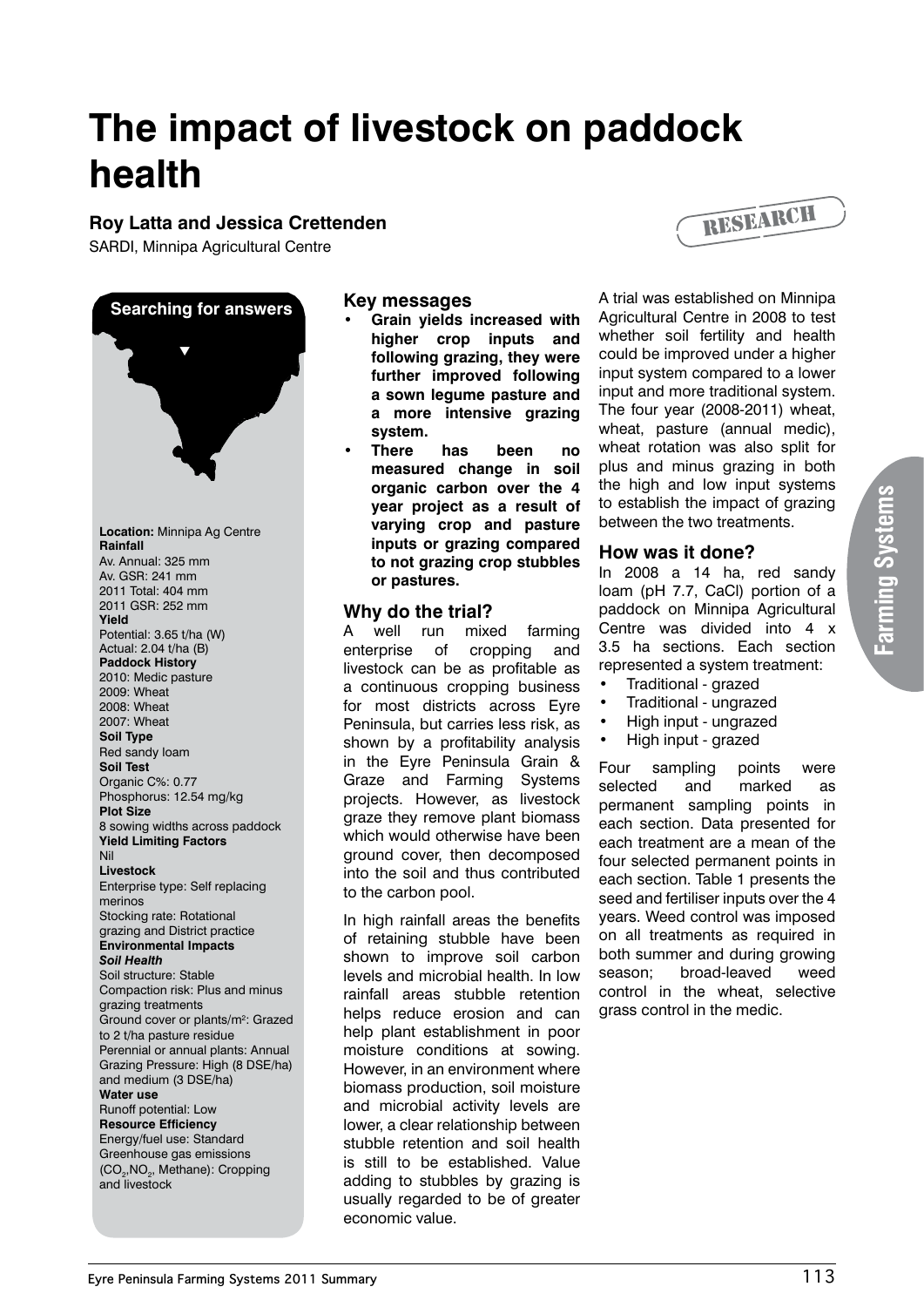#### **Social Practice** Time (hrs): No extra Clash with other farming operations: Standard practice Labour requirements: Livestock may require supplementary feeding and regular checking **Economic** Infrastructure/operating inputs: High input system has higher input costs

Cost of adoption risk: Low

#### **What happened?**

Soil for chemical analysis by CSBP soil testing laboratory was collected prior to seeding at five sites surrounding the four selected permanent points in each section. Table 2 presents the initial 2008 and subsequent 2010 and 2011 phosphorous, total nitrogen and soil organic carbon results.

2010 soil analysis figures indicate

there has been a declining trend in residual P or N contents over the 2008 and 2009 seasons. However the 2011 results suggest increased total N contents in response to the 2010 medic pasture, with increased additions in response to the 2010 high input grazed medic treatment. Soil organic carbon levels have remained constant in study to date.

*Table 1 Crop and pasture variety, seeding rate (kg/ha), phosphorus and nitrogen (units N & P/ha) applied to the traditional and high input systems, sowing dates and annual and growing season rainfall totals (mm) over the 4 year rotation*

| Variable                  | <b>Systems</b> | 2008                 | 2009           | 2010                 | 2011                 |
|---------------------------|----------------|----------------------|----------------|----------------------|----------------------|
| Crop variety              |                | Wyalkatchem<br>wheat | Angel<br>medic | Wyalkatchem<br>wheat | Wyalkatchem<br>wheat |
| Rainfall (mm)             | Annual         | 251                  | 421            | 410                  | 402                  |
|                           | Growing season | 139                  | 333            | 346                  | 252                  |
| Sowing date               | All treatments | 19 May               | 7 May          | 22 April             | 9 May                |
| Seeding rate              | Traditional    | 50                   | 50             | $\overline{0}$       | 50                   |
| (kg/ha)                   | High Input     | 70                   | 70             | 5                    | 70                   |
| <b>N&amp;P</b><br>(kg/ha) | Traditional    | 7N, 8P               | 7N, 8P         | $\Omega$             | 7N, 8P               |
|                           | High Input     | 25N, 12P             | 25N, 12P       | 6N, 7P               | 13N, 15P             |

*Table 2 Colwell P (mg/kg 0-10 cm), total mineral nitrogen (kg N/ha 0-60 cm) and soil organic carbon (SOC%, 0-10 cm) in 2008, 2010 and 2011*

| <b>System</b>          | <b>Colwell</b><br>(mg/kg) |      |      | <b>Total mineral nitrogen</b><br>(kg/ha) |      |      | Soil organic carbon<br>(%) |      |      |
|------------------------|---------------------------|------|------|------------------------------------------|------|------|----------------------------|------|------|
|                        | 2008                      | 2010 | 2011 | 2008                                     | 2010 | 2011 | 2008                       | 2010 | 2011 |
| Traditional - grazed   | 32                        | 25   | 41   | 83                                       | 93   | 134  | 1.2                        | 1.1  | 1.2  |
| Traditional - ungrazed | 32                        | 25   | 29   | 109                                      | 51   | 99   | 1.2                        | 1.0  | 1.1  |
| High input - ungrazed  | 29                        | 25   | 34   | 107                                      | 50   | 84   | 1.2                        | 1.0  | 1.1  |
| High input - grazed    | 22                        | 17   | 23   | 92                                       | 54   | 119  | 1.1                        | 1.2  | 1.1  |

*Table 3 Grain yield (t/ha) in the cereal phases of the wheat-wheat-pasture-wheat rotation and water use efficiency (kg/ha/mm of plant available water) in 2011*

|                        | <b>WUE</b><br>$(kg/ha/mm$ of $H20$ |      |                  |      |
|------------------------|------------------------------------|------|------------------|------|
| <b>System</b>          | 2008                               | 2009 | 2011             | 2011 |
| Traditional - grazed   | 0.2                                | 4.0  | 2.0 <sup>b</sup> | 13.5 |
| Traditional - ungrazed | 0.2                                | 4.1  | 1.7 <sup>c</sup> | 11.9 |
| High input - ungrazed  | 0.3                                | 4.4  | 2.1 <sup>b</sup> | 14.4 |
| High input - grazed    | 0.3                                | 4.5  | $2.4^{a*}$       | 16.2 |
| $LSD$ ( $P=0.05$ )     |                                    |      | 0.24             |      |

*\*Different letters indicate significant differences LSD P=0.05*

In 2008 and 2009 grain yields were collected by yield monitor data from a 9 m commercial harvester at the four selected points in each section. In 2011 an experimental plot harvester harvested two 1.8 x 9 m plots at the four permanent points in each section. Table 3 presents the grain yield data for the 2008, 2009 and 2011 wheat crops and the estimated water use efficiency figures for 2011.

Grain yields were higher in response to increased seeding rates and/or fertiliser inputs in 2008, 2009 and 2011, grazing in 2010 also increased 2011 yields. Estimated water use efficiency in 2011 was directly correlated with higher yields with each treatment having similar available water. Wheat grain protein content did not differ significantly between treatments; the averages were

14.3, 9.7 and 10.2% respectively in 2008, 2009 and 2011.

Pasture biomass was collected in 2010 from  $5 \times 0.1$  m<sup>2</sup> quadrats sited at each of the 4 permanent points in each section. Table 4 presents the annual pasture biomass, grazing pressure and stocking rate on the 2010 medic pasture.